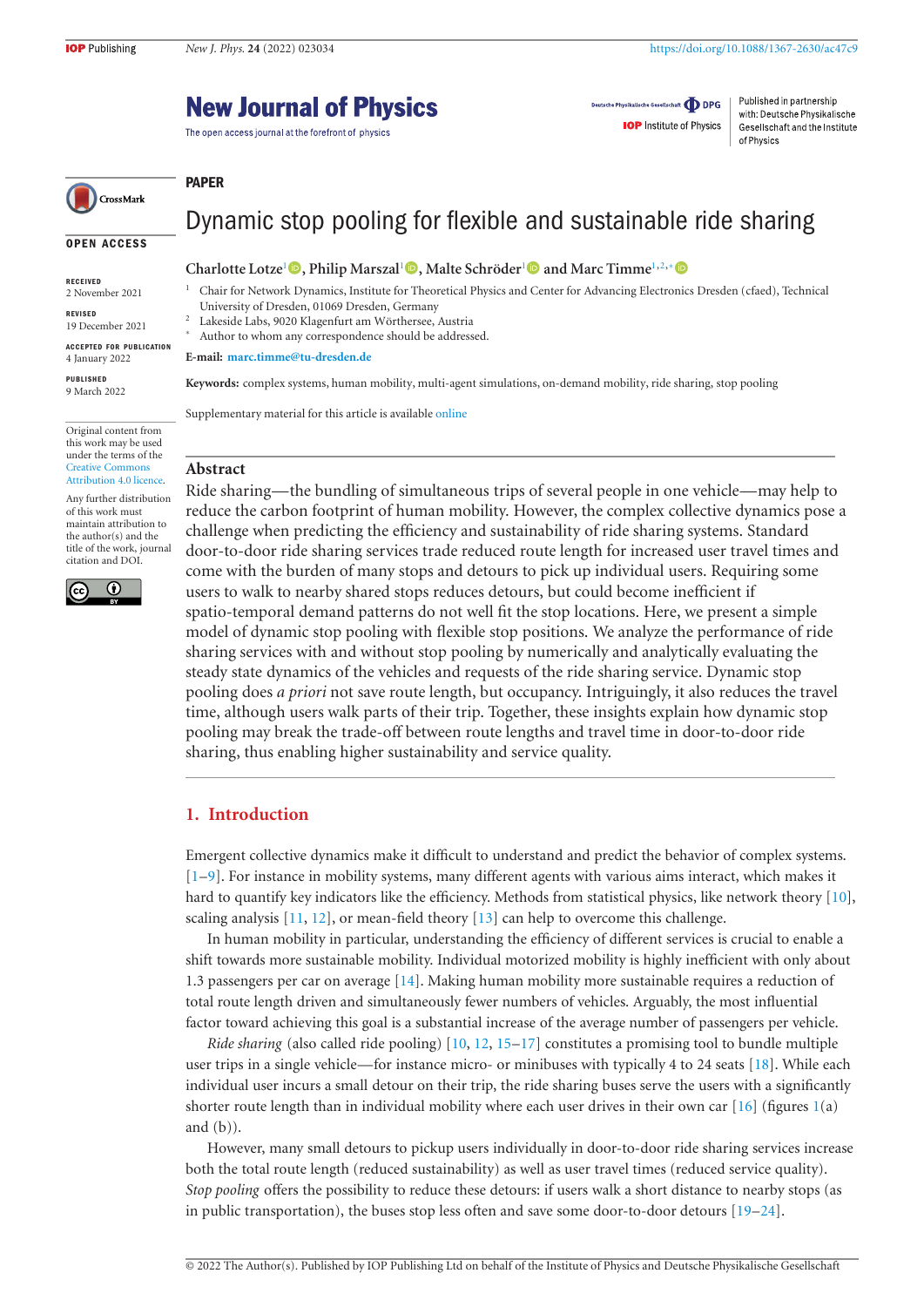

<span id="page-1-0"></span>length by combining trips and requires fewer (but larger) buses. Users may become slower due to detours and between stops. (c) Static stop pooling with fixed stop positions (purple hexagons) reduces the number of stops but requires users to always walk part of their trip which might increase travel time even further. (d) Dynamic stop pooling with flexible stop positions combines efficient public transportation and adaptive ride sharing and might thus save both total route length and user travel time despite users might walk a part of their trip.

Fixed positions of stops as in line bus services enable a simple implementation of stop pooling. Each user walks to and from the closest stop, reducing the number of possible combinations of trips and thus the computational effort of the algorithm that bundles the trips. Such a *static* implementation of stop pooling with fixed, prescribed stops (figure  $1(c)$  $1(c)$ ) reduces the relative route length but typically increases the user travel time [\[19](#page-9-11)[–22\]](#page-9-12). To overcome this challenge, we here propose *dynamic* stop pooling, where both bus route and user stops are adapted to current demand (figure  $1(d)$  $1(d)$ ). Two recent algorithmic models on dynamic stop pooling  $[23, 24]$  $[23, 24]$  $[23, 24]$  suggest the possibility for both shorter total route length and simultaneously shorter travel time but do not analyze the mechanisms underlying this observation.

Most studies of ride sharing services focus on operational aspects, including user behavior and economics  $[16, 25-27]$  $[16, 25-27]$  $[16, 25-27]$  $[16, 25-27]$  or algorithmic optimization  $[15, 28, 29]$  $[15, 28, 29]$  $[15, 28, 29]$  $[15, 28, 29]$  $[15, 28, 29]$ , especially in contrast to individual mobility. Recent studies have begun to develop an understanding of the collective dynamics of ride sharing fleets from a complex systems perspective, revealing how these dynamics impact the efficiency of ride sharing across settings [\[10](#page-9-2)[–13\]](#page-9-5). However, an analysis of the collective dynamics induced by dynamic stop pooling and their effect on the ride sharing service quality is still missing.

In this article we present, first, a simple multi-agent model for ride sharing that captures the trade-off between route length and travel time in door-to-door ride sharing; second, include dynamic stop pooling and show how it may decrease the travel time by reducing detours between stops, and third, demonstrate how this enables dynamic stop pooling to break the ride sharing trade-off. We conclude that dynamic stop pooling may improve both route length and travel time simultaneously by adjusting the maximal walk distance of the users and the number of buses. Dynamic stop pooling could thus allow to establish a fast, flexible *and* sustainable ride sharing service.

#### <span id="page-1-1"></span>**2. Model**

#### **2.1. Ride sharing**

The collective dynamics of ride sharing is determined by the interaction of user requests and the buses serving them. Let us consider the following simple model for ride sharing: users request a service to transport them from their origin to their destination as soon as possible; the service provider operates a fleet of *B* buses to serve these users; when a request is posed, it is assigned to a bus according to an assignment algorithm (see section [2.3\)](#page-2-0). That is, origin and destination are inserted at appropriate positions into the current route of the bus as pickup and drop-off stops. In the model the order of the scheduled stops once assigned does not swap, even if later requests are inserted into the bus route. Over time, the buses drive with velocity  $v<sub>b</sub>$  and visit all scheduled stops one after each other (figure [2,](#page-2-1) left panel).

#### **2.2. Dynamic stop pooling**

With dynamic stop pooling, users may have to walk a short distance at their origin and destination—at most *pool radius r* per stop. Users walk from their origin to a close stop, which has to be already planned, if they reach it before the bus; similarly, they walk from a close stop to their destination. Thus, the buses can serve multiple users at one stop and save stops and related door-to-door detours.

Stops are either served directly or indirectly, or rejected (not served). If *served directly*, the user is picked up or dropped off directly at their desired stop; if *served indirectly*, the user walks to or from a close directly served stop. To avoid users to walk further than their requested trip length and to waste time (both their own and that of the service fleet), people with requested trip length  $\ell < 2r$  are *rejected* and walk completely. In contrast to directly and indirectly served stops, their stops are not served by the buses.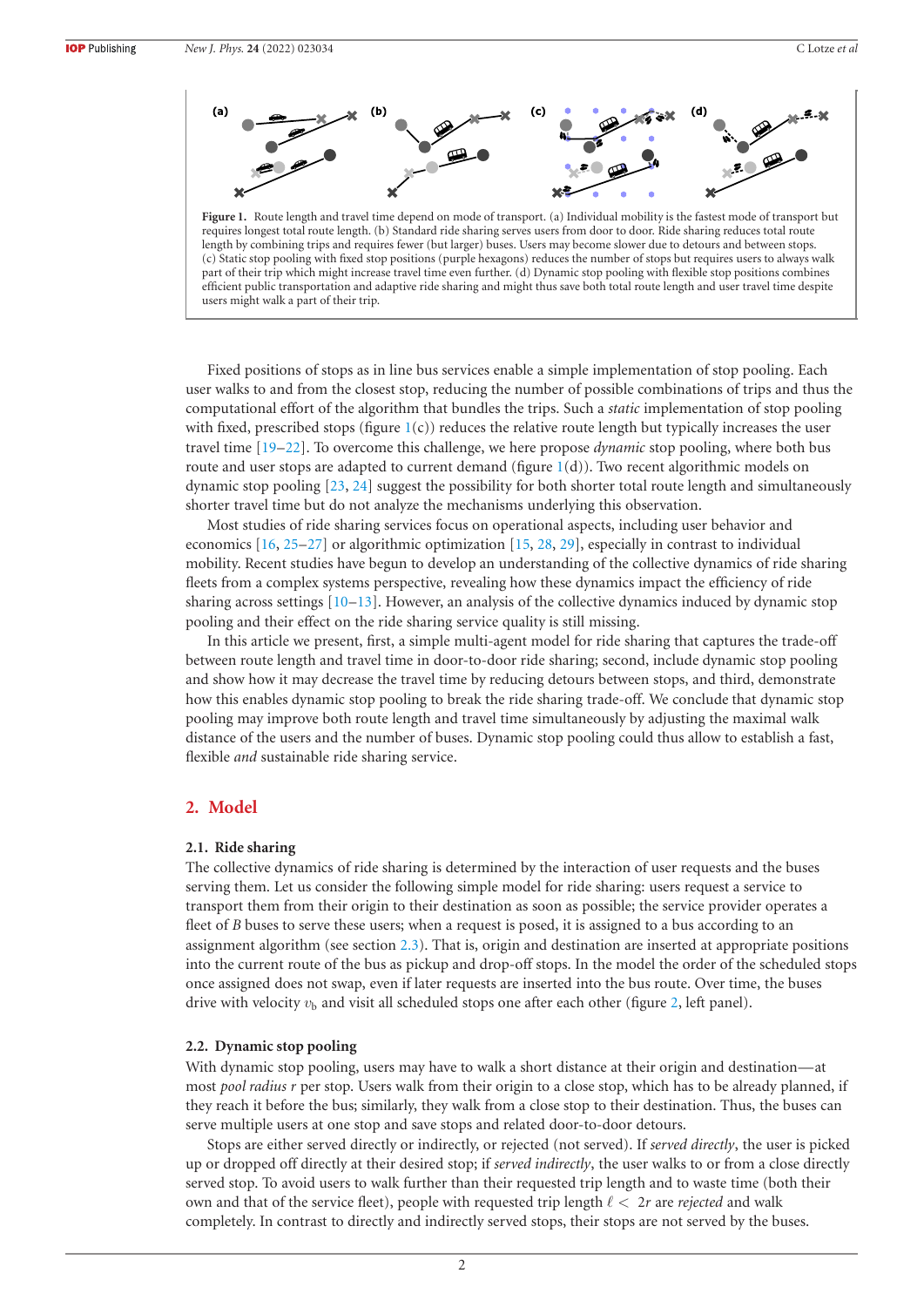

<span id="page-2-1"></span>remaining stops *directly*.

Figure [2](#page-2-1) illustrates the difference between dynamic stop pooling and door-to-door ride sharing as well as the resulting stop types. These stop types yield three distinct user types: if both origin and destination are served directly, users *do not walk*; if one or two stops are served indirectly, users *walk partially*; otherwise the request is rejected and users *walk completely*.

#### <span id="page-2-0"></span>**2.3. Setting**

We model the dynamics of the ride sharing service by Monte Carlo simulations [\[30\]](#page-10-5). The requests follow a Poisson process [\[31\]](#page-10-6) with mean field request rate  $\lambda$  where the position of the origin is distributed uniformly in a unit square with periodic boundaries. Destinations are distributed uniformly in a disk around the origin with maximal trip length  $\ell_{\rm max} = 1/2$  such that diagonal trips are not more probable than others. The trip length (tl) of all users is thus distributed according to

$$
\rho_{\rm tl}(\ell) = \frac{2}{\ell_{\rm max}^2} \ell, \qquad \int_0^{\ell_{\rm max}} \rho_{\rm tl}(\ell) \, d\ell = 1 \tag{1}
$$

with an average trip length  $\langle \ell \rangle = 1/3$  (see supplementary material A, equation (S2)) [\(https://stacks.iop.org/](https://stacks.iop.org/NJP/24/023034/mmedia) [NJP/24/023034/mmedia\)](https://stacks.iop.org/NJP/24/023034/mmedia).

We introduce stop pooling with the same pool radius for all users, independent of their trip length. To avoid that users walk further than their trip length, we reject users with  $\ell < 2r$ , where the factor 2 captures the fact that users may walk a distance *r* from their origin as well as to their destination. We rescale the pool radius as

<span id="page-2-2"></span>
$$
\tilde{r} = \frac{2r}{\ell_{\text{max}}},\tag{2}
$$

to better reflect the effect on the users. For minimal *relative pool radius*  $\tilde{r} = 0$  ( $r = 0$ ), users do not walk (door-to-door ride sharing). For  $0 < \tilde{r} < 1$ , the relative pool radius  $\tilde{r}$  gives the percentage of the maximal trip length that users are required to walk. For maximal relative pool radius  $\tilde{r} = 1$  ( $r = \ell_{\rm max}/2$ ) all users walk completely and no ride sharing takes place anymore.

As the pool radius increases, more users are not served and walk completely. The ratio  $\omega_r$  of rejected stops, which is similar to the ratio of rejected users, follows directly from the fraction of trips with lengths  $\ell < 2r$  by integrating the trip length distribution  $\rho_{\rm tl}(\ell)$  only for rejected users, i.e. from 0 to 2*r*, as

$$
\omega_{\rm r}(\tilde{r}) = \int_0^{2r} \rho_{\rm tl}(\ell) \, d\ell = \left(\frac{2r}{\ell_{\rm max}}\right)^2 = \tilde{r}^2. \tag{3}
$$

It only depends on the relative pool radius ˜*r*.

When a request arrives, we assign it to one of *B* buses and insert pickup and drop off stops (unless the user walks to other stops) into the current route of the bus. We determine the assignment and routing according to a simple algorithm that exclusively minimizes the bus route length, i.e. the sum of the distances of all subsequent stops in its route. When a request appears, the algorithm calculates for each bus how to insert the origin and destination with minimal additional route length. For this purpose, it iterates over all currently planned stops in the bus route to check whether the user could be served indirectly via this planned stop (if ˜*r* > 0) or, if not, how much an insertion of the new stop would increase the route length. In the end, the algorithm assigns the request to the bus with shortest route length after inserting the request. If origin and destination are far from planned stops, the bus would pick up and deliver the user directly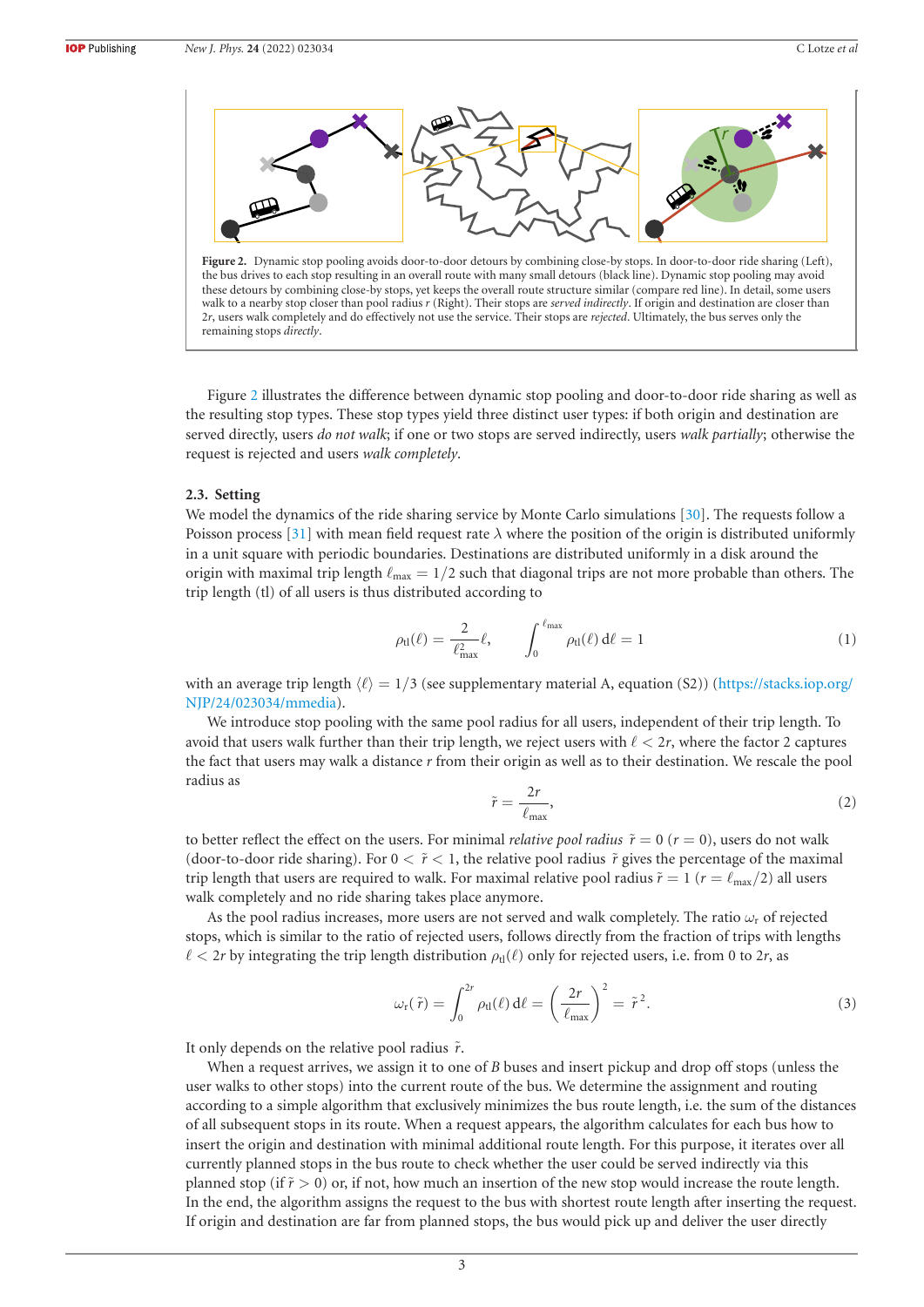from and to their requested location. If there are planned stops near the origin or destination, the algorithm favors stop pooling to minimize the route length.

The buses drive with velocity  $v<sub>b</sub>$  on the shortest path from stop to stop, serving all assigned users. Users walk to and from their pooled stops or their whole trip on the shortest path with velocity  $v_p = v_b/10$ . For simplicity, we consider buses with infinite capacity  $c = \infty$  and zero time to decelerate, park, serve users and accelerate again at each stop (zero stopping time). This setting marks a lower bound for the efficiency of stop pooling because it can only save route length but no stopping time.

For all simulations illustrated in the figures, we take a constant request rate  $\lambda = 540$  and bus velocity  $v<sub>b</sub> = 1$  ( $v<sub>p</sub> = 0.1$ )and vary the number of buses  $B \in [30, 35, \ldots, 60]$  and the relative pool radius  $\tilde{r} \in \{0, 0.1, \ldots, 1\}$  to analyze the influence of dynamic stop pooling on door-to-door ride sharing, modeled by ˜*r* = 0. All other parameters are kept constant. In particular, we use exactly identical requests (request times, origins and destinations) in the different simulations, not only similar request distribution. In this way, we show how stop pooling can help to improve a certain service with given demand—e.g. in a given city.

Clearly, stop pooling can only take place with stops of other users. Thus, users first have to share rides, before they can pool stops. The service is in the *ride sharing regime*, i.e. it has to bundle user trips, if more trip length is requested than the buses can travel per time. The *load*

<span id="page-3-1"></span>
$$
x = \frac{\lambda \langle \ell \rangle}{v_{\rm b} B} \tag{4}
$$

defined by Molkenthin *et al* [\[12\]](#page-9-4) characterizes the ride sharing regime by  $x > 1$ . Here,  $\lambda \langle \ell \rangle$  is the average trip length requested per time and  $v<sub>b</sub>B$  the maximal distance all buses can travel together per time. The load is a lower bound for the average occupancy of the buses  $[12]$ . As long as  $x > 1$ , the buses are on average always occupied by at least one user and are almost never idle.

The higher the load *x*, the more user trips need to be bundled to serve all requests. However, high loads come along with high computation cost (of the assignment algorithm), high occupancy, and high user travel time and are unfeasible and unrealistic. To be well in the ride sharing regime without too high loads, we choose initial loads (door-to-door ride sharing)  $x_0 \in [3, 6]$  (compare parameters above). That means, three to six times more route length is requested than the buses can serve. In consequence, on average at least three to six users are in a bus per time step who can pool their stops. Due to detours and longer travel times, the actual occupancy is typically much larger, especially in settings with only few buses.

#### **2.4. Observables**

We start our simulations with *B* empty buses randomly distributed in the unit square and wait for some time  $T_0 = 100$  until the bus occupancy and the length of the planned routes have equilibrated. We measure our observables in a fixed observation window  $\Delta T = 100$ ,  $t \in [100, 200]$ , in the steady state after equilibration. In this window, approximately  $P \approx \lambda \Delta T = 5 \times 10^4$  users are served. We consider only request with delivery in the observation window. Because we simulate for such a long time and so many users, we observe well defined average values. The standard error of the mean for our observables is very small and thus negligible in the figures presented below.

#### *2.4.1. Route length*

The total route length *L* is the sum of all bus route lengths. The route length *Li* of bus *i* is the sum over all stop distances of the route of the bus. We normalize *L* by the ideal total route length in individual mobility  $L_{\text{ind}}$ , the sum of all *P* user trip lengths  $\ell_j$ . The rescaled observable *relative route length* 

<span id="page-3-0"></span>
$$
\tilde{L} = \frac{L}{L_{\text{ind}}} = \frac{\sum_{i=1}^{B} L_i}{\sum_{j=1}^{P} \ell_j} = \frac{BvT}{P\langle \ell \rangle} \left(1 - \langle p_{\text{idle}} \rangle \right). \tag{5}
$$

quantifies how much longer/shorter the buses drive to serve the users compared to each user going by car individually. Here,  $\langle p_{\text{idle}} \rangle$  is the average probability for the buses to become idle. For  $\tilde{L} > 1$ , the buses would in total drive further than cars in individual mobility. For  $0 < \tilde{L} < 1$ , the service requires less bus route length to serve all users than individual mobility and is  $1/\tilde{L}$  times more efficient in route length. For  $\tilde{L}=0$ , no buses drive at all, the service does not serve anyone. This only occurs for  $\tilde{r} = 1$  when all users walk completely.

Over a constant observation time *T*, the total route length by the bus fleet is directly proportional to the idle time of the buses. In particular, if buses are never idle due to sufficiently high load,  $p_{idle} \rightarrow 0$  for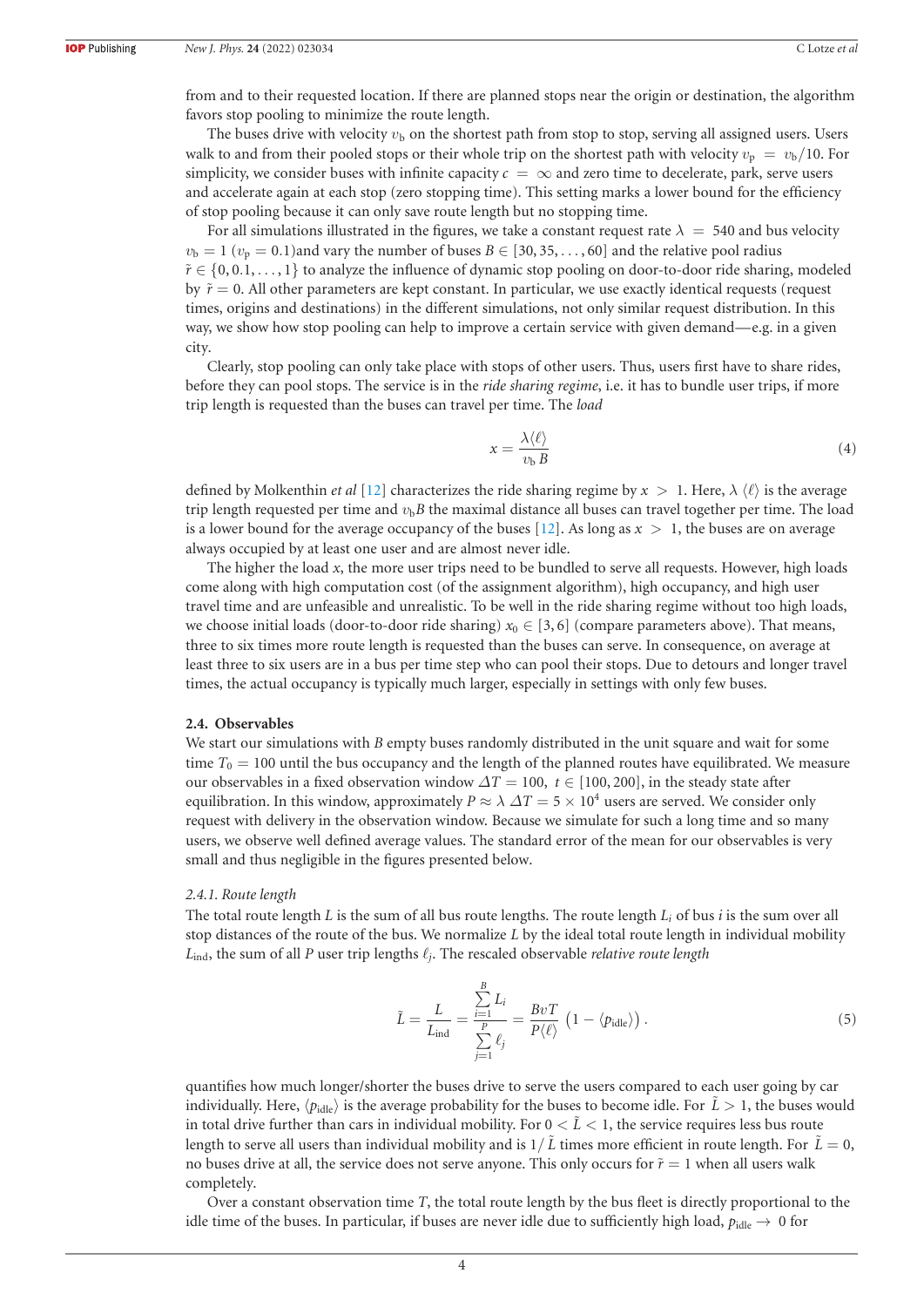

<span id="page-4-0"></span>

 $x \to \infty$ , the total route length  $L \to B v_bT$  does not change with the relative pool radius  $\tilde{r}$  or the load *x*. Similarly, the total sum of the user trip distance *L*ind depends on the request rate λ and the trip length distribution but not on ˜*r* such that the relative route length is independent of ˜*r* in the ride sharing regime.

We take energy required and emissions caused to be proportional to the total route length driven, neglecting the influence of vehicle size or capacity compared to private vehicles. The relative route length  $\tilde{L}$ thus quantifies the energy consumption and emissions of a ride sharing system compared to ideal individual mobility. For  $L < 1$ , we thus consider the system to be ecologically more *sustainable*.

#### *2.4.2. Travel time*

Usually, users pay for the reduced relative route length with longer travel times than in individual mobility. We measure the average of all *P* user's travel time, which is the time between request and arrival at the destination. We normalize this average travel time by the ideal average travel time in individual mobility when all users are served immediately, without detour and with bus velocity  $v<sub>b</sub>$ . This *relative travel time*  $\tilde{t}$ reads

$$
\tilde{t} = \frac{\langle t \rangle}{\langle t_{\text{ind}} \rangle} = \frac{\frac{1}{P} \sum_{j=1}^{P} \left( t_{\text{arrival},j} - t_{\text{request},j} \right)}{\frac{\langle \ell \rangle}{v_{\text{b}}}}.
$$
\n(6)

The relative travel time measures how much slower users are compared to the ideal travel time. Because we measure a user related observable, we include all users into the relative travel time. Rejected users simply contribute their walk time  $t = \ell/v_{\rm p}$ . The minimal possible relative travel time in ideal individual mobility equals one. For  $\tilde{t} > 1$ , users are  $\tilde{t}$  times slower than in individual mobility. In the example study below we have  $\tilde{t}_{\rm walk}^{\rm max} = v_{\rm b}/v_{\rm p}$  that measures the relative travel time when all users walk completely.

### **3. Results**

#### <span id="page-4-1"></span>**3.1. Door-to-door ride sharing**

First, we analyze how door-to-door ride sharing without stop pooling,  $\tilde{r} = 0$ , with fixed request rate scales for different fleet sizes *B*. Relative travel time and relative route length scale oppositely: the relative route length increases with increasing number *B* of buses (figure [3\(](#page-4-0)a)); the relative travel time decreases with increasing *B* (figure [3\(](#page-4-0)b)). Joining these findings for similar *B* shows that ride sharing services pay with increased relative travel time when reducing the relative route length by varying and vice versa (figure  $3(c)$  $3(c)$ ). We thus identify a *trade-off between relative route length and relative travel time* for door-to-door ride sharing. For given requests we cannot improve both at the same time (in analogy to [\[32\]](#page-10-7)).

#### **3.2. Ride sharing with dynamic stop pooling**

<span id="page-4-2"></span>With dynamic stop pooling, users may walk to and from a close stop. For  $\tilde{r} = 0$ , users do not walk (door-to-door ride sharing); for  $\tilde{r} = 1$ , all users walk completely. Below, we explore the influence of any  $\tilde{r} \in [0, 1]$  on ride sharing in the model.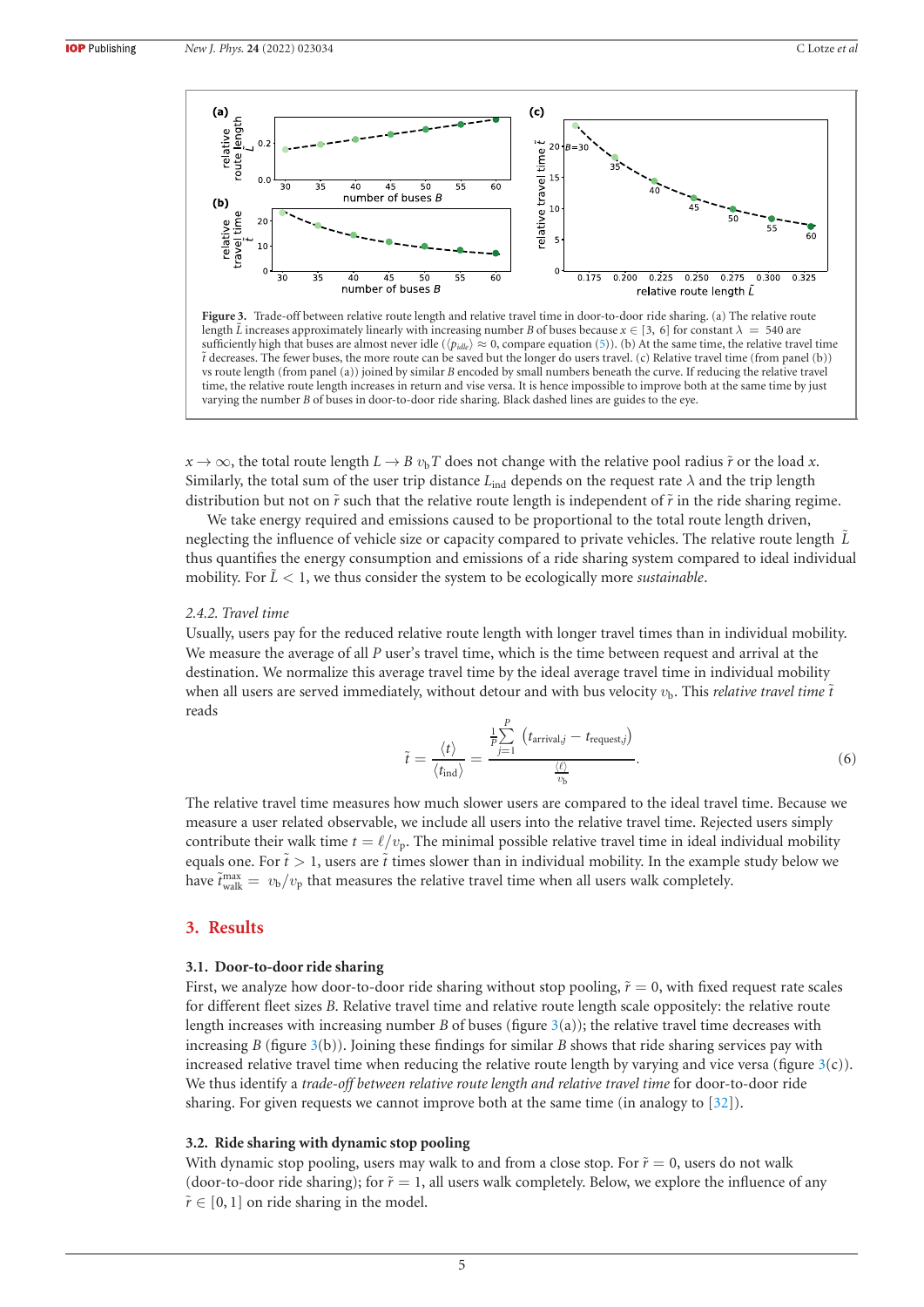

<span id="page-5-1"></span>**Figure 4.** Relative route length stays roughly constant although dynamic stop pooling saves stops. (a) The ratio  $\omega_d$  of directly served stops decreases monotonically with  $\tilde{r}$ , faster than the served stop ratio  $\omega_s$  (blue line, see equation [\(7\)](#page-5-0)), which divides the saved stops into rejected  $\omega_r$  (shaded grey) and indirectly served stop ratio  $\omega_i$  (shaded orange). (b) The indirectly served stop ratio  $\omega_i$  first increases and then decreases again with increasing  $\tilde{r}$ . Moreover,  $\omega_i$  increases with decreasing *B* (and constant  $\lambda$ ) for  $0 < \tilde{r} < 1$ . That is, the more users share one bus, the more stops can be pooled. In general, stop pooling is only feasible for small pool radii  $\tilde{r} \ll 1$  where most users are served ( $\omega_s$ , blue line) and the minority of users is rejected ( $\omega_r$ , shaded grey). (c) Rejections reduce the load *x*. For sufficiently small  $\tilde{r}$ , the load (black dashed lines according to equation [\(8\)](#page-6-0)) is high,  $x < 1$ , and the system is in the ride sharing regime, such that all buses are busy at all times. For very high  $\tilde{r}$ , the load decreases to  $x < 1$  and almost no rides are served anymore. Buses have to wait for incoming requests. (d) Roughly constant relative route length ˜*L* for small ˜*r* due to busy buses for  $x > 1$  (cp equation [\(5\)](#page-3-0)). Only for sufficiently large  $\tilde{r}$ , the load falls below 1 (see panel (c)) and the route length decreases to zero when all users walk completely for  $\tilde{r} = 1$ .

## *3.2.1. Fewer stops*

The number of stops reduces in two ways: if users are served indirectly and walk to a nearby stop or if users are rejected and walk completely. The second form of stop reduction is clearly undesirable for the users. Thus, the ratio of rejected users, which is the same as the ratio  $\omega_r$  of rejected stops relative to the total number of stops, should be rather small,  $\omega_r \ll 1$ .

The ratio  $\omega_r$  of rejected stops is proportional to the fraction of requests with destination in a circle with radius 2*r* around the origin, because these users are rejected and walk completely. With a uniform request distribution (see section [2\)](#page-1-1),  $\omega_r$  grows quadratically in *r* and is exactly equal to  $\tilde{r}^2$  in terms of the normalized pool radius (see section [2,](#page-1-1) equation [\(3\)](#page-2-2)). The ratio  $\omega_s$  of served stops, which consists of the ratio  $\omega_d$  of directly served stops and the ratio  $\omega_i$  of indirectly served stops, thus decreases quadratically with  $\tilde{r}$  as

<span id="page-5-0"></span>
$$
\omega_{\rm s}(\tilde{r}) = \omega_{\rm d}(\tilde{r}) + \omega_{\rm i}(\tilde{r}) = 1 - \omega_{\rm r}(\tilde{r}) = 1 - \tilde{r}^2. \tag{7}
$$

For minimal relative pool radius  $\tilde{r} = 0$  (door-to-door ride sharing), the buses serve all stops directly:  $\omega_s = \omega_d = 1$ . For maximal pool radius  $\tilde{r} = 1$ , the buses serve no stops  $\omega_s = \omega_d = 0$  and all users walk completely,  $\omega_r = 1$ . Consequently, only small relative pool radii  $\tilde{r} \ll 1$  are feasible so that most users are served.

Simulations show that the ratio  $\omega_d$  of directly served stops reduces with increasing relative pool radius faster than the ratio  $\omega_s$  of served stops (figure [4\(](#page-5-1)a)). The remaining fraction  $\omega_i$  of stops is served indirectly. This ratio  $\omega_i$  of indirectly served stops quantifies the degree of actual stop pooling: how many stops are combined with others (instead of how many stops are rejected). For small pool radii, it increases and then decreases again with the relative pool radius when complete walking dominates (figure  $4(b)$  $4(b)$ ). First, more and more users walk to close stops with increasing relative pool radius. When the relative pool radius increases further, more and more of these users are rejected and walk their whole trip. Rejected stops replace indirectly served ones.

<span id="page-5-2"></span>The potential of stop pooling increases with fewer buses. Since more users share a bus, the bus visits more stops that are on average closer together and can be pooled easier. Overall the more users share a bus, the higher is the potential of dynamic stop pooling.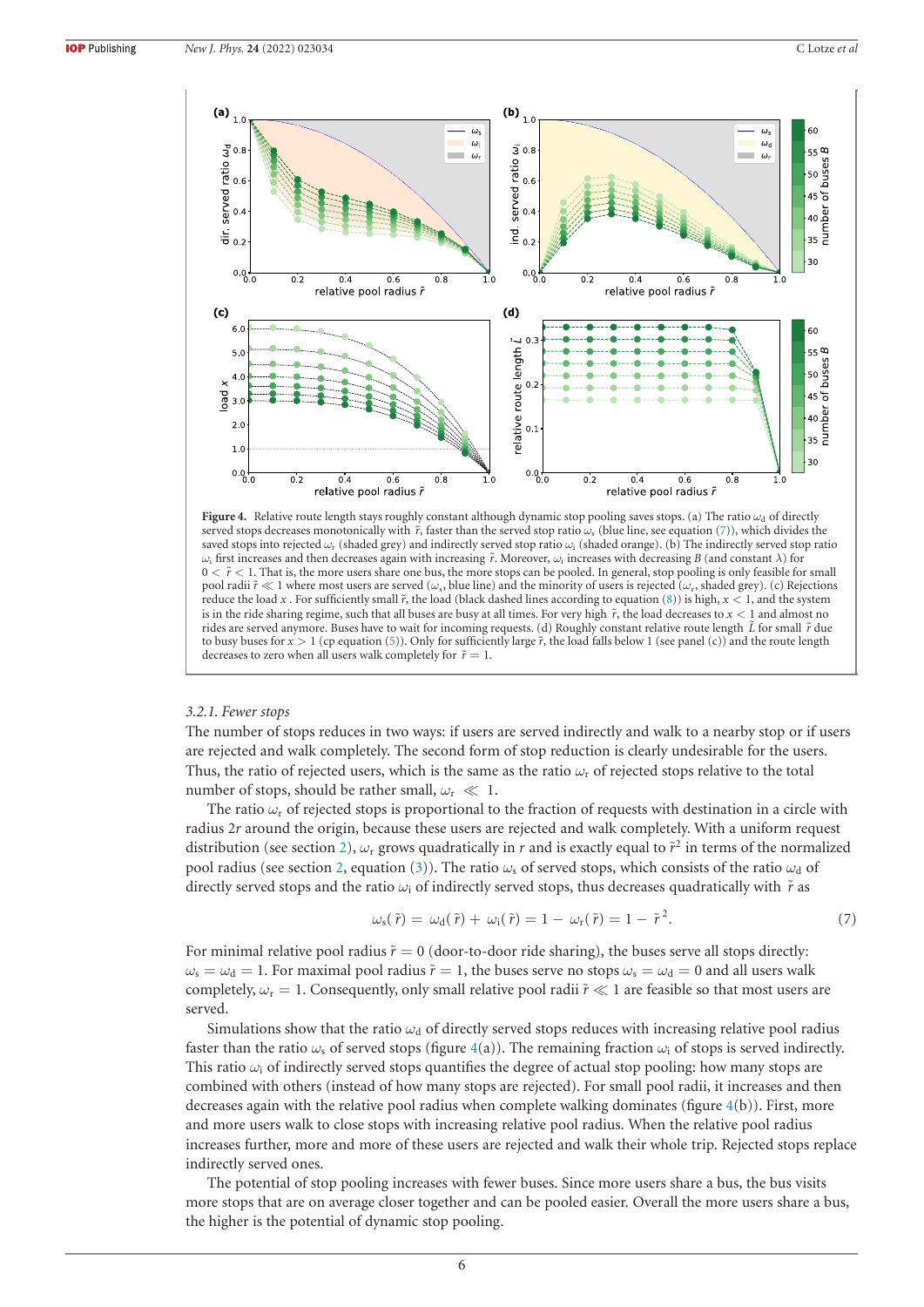

<span id="page-6-1"></span>**Figure 5.** Dynamic stop pooling reduces relative travel time and occupancy for sufficiently small  $\tilde{r}$ . (a) The relative travel time is minimal for some intermediate relative pool radius ( $0 < \tilde{r} < 1$ ). This minimal relative travel time is lower than the relative travel time for door-to-door ride sharing ( $\tilde{r} = 0$ ) and lower than the relative travel time  $\tilde{t}_{\text{walk}}^{\text{max}}$  (dashed line) when all users walk completely ( $\tilde{r} = 1$ ). In general, the relative travel time decreases with *B* (as shown in figure [3\)](#page-4-0). (b) The relative travel time splits into drive, wait and walk time, shown here for  $B = 40$  (cp panel (a)). The wait and drive time decrease for increasing  $\tilde{r}$ . This effect is only partially explained by rejected users who walk completely and do not drive/wait. Additionally, buses avoid door-to-door detours, further reducing the drive and wait time of the remaining users. Reduced drive and wait time overcompensate the increasing walk time for small enough ˜*r* such that the overall relative travel time decreases. For large ˜*r*, the walk time dominates and the relative travel time increases up to  $\tilde{t}_{\text{walk}}^{\text{max}}$ . (c) The average occupancy  $\langle o \rangle$  decreases with increasing  $\tilde{r}$  and *B*. Dynamic stop pooling thus allows to use smaller buses tha

#### *3.2.2. Constant route length*

The load *x* measures how much trip length is requested compared to how far the buses can drive in total per time step (see section [2,](#page-1-1) equation [\(4\)](#page-3-1)). It is a lower bound for the average occupancy  $\langle \rho \rangle$  of the buses [\[12\]](#page-9-4)—the average number of users per bus at any point in time. Because rejected users do not contribute to the load *x*, it depends on the relative pool radius as (derivation in supplementary material A)

<span id="page-6-0"></span>
$$
x(r) = x_0 \left(1 - \tilde{r}^3\right),\tag{8}
$$

where  $x_0$  denotes the load for door-to-door ride sharing with  $\tilde{r} = 0$ . The load decreases with increasing relative pool radius (see figure  $4(c)$  $4(c)$ ). Due to the high initial values  $x_0 \in [3, 6]$ , the load stays larger than one for most feasible pool radii. Consequently, the buses are typically occupied and thus remain busy almost all the time ( $\langle p_{\text{idle}} \rangle \approx 0$ , compare equation [\(5\)](#page-3-0)). Because they move with constant velocity, the buses drive the same route length in this time (observation window). Since the requests and their ideal total route length also stay the same, we measure a constant relative route length (figure  $4(d)$  $4(d)$ ). Only for (infeasibly) high relative pool radii close to one, the load falls below one. Buses become idle from time to time and wait for new requests without driving. The relative route length decreases until buses do not drive at all when all users walk at  $\tilde{r} = 1$ .

#### <span id="page-6-2"></span>*3.2.3. Faster users*

A constant relative route length despite saved stops might initially seem counter-intuitive. But the route length stays only constant from the point of view of the buses. Users see less of this route length, since they are faster and spend less time waiting for and driving in the buses (figures [5\(](#page-6-1)a) and (b)). The relative travel time becomes minimal for some intermediate pool radius  $0 < \tilde{r} < 1$  where neither all users are served from door to door ( $\tilde{r} = 0$ ) nor everyone walks ( $\tilde{r} = 1$ ).

Dynamic stop pooling can reduce the relative travel time by making few users walk partially or completely and in turn reducing the drive and wait time. This reduction on average overcompensates the additional walk time for sufficiently small  $\tilde{r}$  (figure [5\(](#page-6-1)b)). This comparison not only holds for the averages, but extends to the full travel time distributions as well (cp supplementary material B 2).

#### *3.2.4. Lower bus occupancy*

Since users spend less time in the buses (see figures  $5(a)$  $5(a)$  and (b)), the average occupancy  $\langle o \rangle$  of the buses reduces with dynamic stop pooling (figure  $5(c)$  $5(c)$ ). Fewer buses may serve the same requests with the same average occupancy that would have been impractically high for door-to-door ride sharing. For example 45 buses require on average  $\langle \rho \rangle = 30$  seats with  $\tilde{r} = 0$ , but only  $\langle \rho \rangle = 18$  with intermediate relative pool radius  $\tilde{r}$  = 0.2, which could be served by a minibus.

The magnitude of this effect increases the more users initially share a bus and goes beyond the pure rejections due to users walking completely (see supplementary material C). When fewer buses serve the same requests, more users share the same bus such that dynamic stop pooling saves more stops, relative travel time and occupancy (figures  $4(a)$  $4(a)$  and  $5(a)$  $5(a)$  and  $(c)$ ).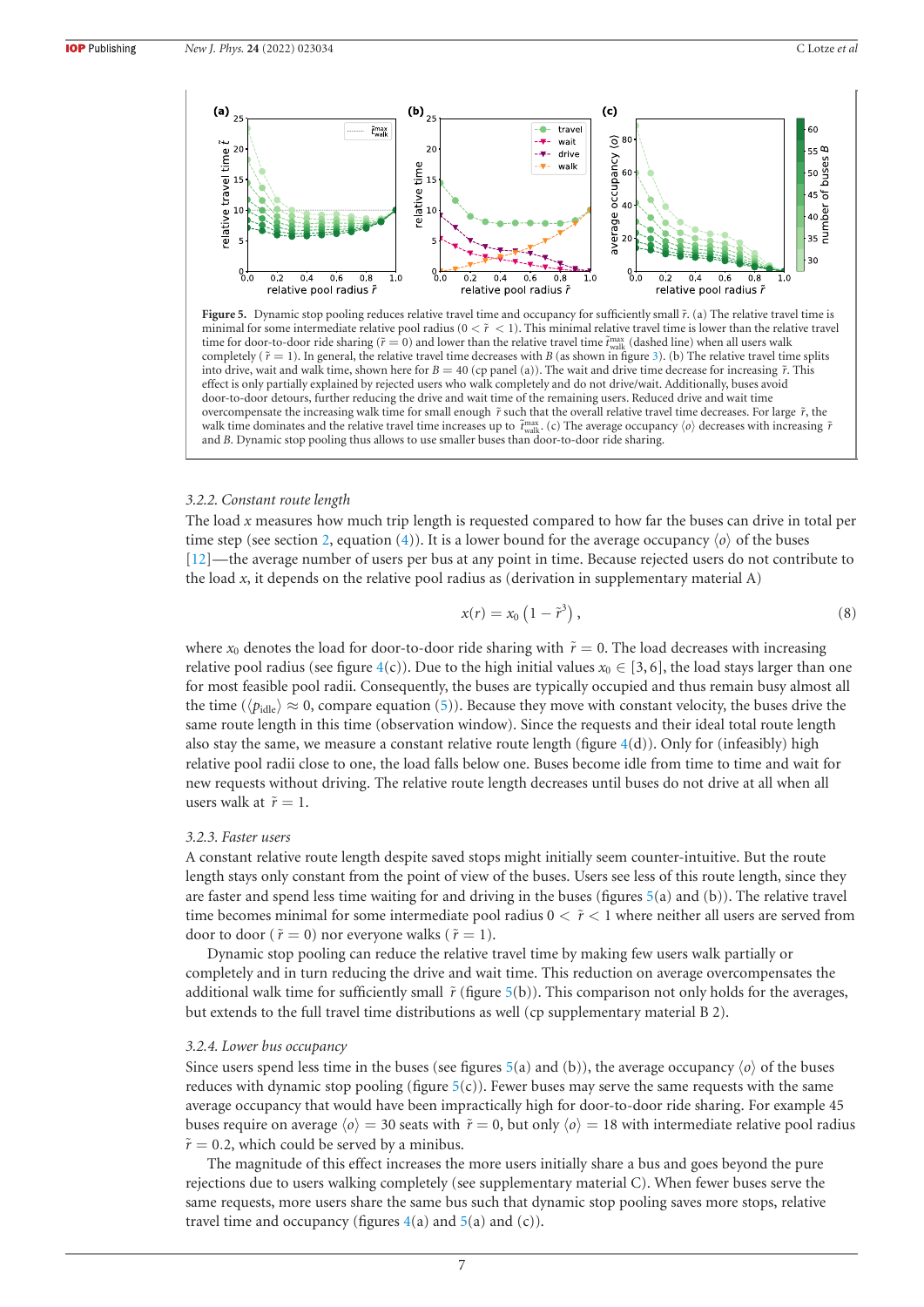

<span id="page-7-0"></span>Figure 6. Stop pooling breaks the ride sharing trade-off between relative route length and relative travel time. With fixed relative pool radius  $\tilde{r}$  (shades of blue), the service shows the same trade-off between the relative travel time and the relative route length when varying *B* (denoted by the small numbers beneath the data points), e.g. for (i)  $\rightarrow$  (ii) (cp figure [3\)](#page-4-0). However, the increase in the relative travel time is lower for higher relative pool radii. Increasing ˜*r* shifts the service to a lower relative travel time for sufficiently small  $\tilde{r}$  (cp figure [5\)](#page-6-1). Together, increasing both  $\tilde{r}$  and reducing *B* results in decreased relative route length while keeping the relative travel time approximately constant, (i)  $\rightarrow$  (iii). Stop pooling thus breaks the ride sharing trade-off. Detailed data on the scenarios (i), (ii) and (iii) is given in the table on the right. Scenarios (i) and (ii) yield bad relative route length or relative travel time (red background), respectively. Scenario (iii) with dynamic stop pooling yields better results for both (green background).

In summary, with increasing (small enough) relative pool radius while keeping all other parameters constant (I) buses drive the same total route length because they are still busy all the time, (II) buses stop less often because more stops are pooled, thus (III) reducing the waiting time and detour for users and ultimately (IV) resulting in smaller average travel times for users *despite* walking further.

#### <span id="page-7-1"></span>**3.3. Dynamic stop pooling breaks trade-off**

With fixed relative pool radius  $\tilde{r}$ , lowering *B* reduces the relative route length (figure  $4(d)$  $4(d)$ ) but increases the relative travel time (figure [5\(](#page-6-1)a)). The door-to-door ride sharing trade-off between relative route length and relative travel time when only varying *B* persists with dynamic stop pooling for constant  $\tilde{r}$  (figure [6\)](#page-7-0). Raising the relative pool radius ˜*r* with fixed *B* decreases the relative travel time but keeps the relative route length roughly constant (as long as ˜*r* is feasibly small). However, in combination, it is possible to decrease the relative route length while keeping the relative travel time constant by reducing *B* and raising ˜*r* simultaneously. We no longer pay automatically with higher relative travel times for shorter relative route lengths. Dynamic stop pooling breaks the ride sharing trade-off between route length and travel time.

This breaking of the trade-off is a qualitative novelty of dynamic stop pooling as opposed to static stop pooling or door-to-door ride sharing. Existing studies of static stop pooling (that focus on reduced route length and increases shareability) observed longer travel times [\[19–](#page-9-11)[21\]](#page-9-14). So far, only studies with dynamic stop pooling (including this article) have observed reduced travel times [\[23,](#page-9-13) [24\]](#page-10-0).

Instead of trading short bus route lengths for high user travel times, it is sufficient to let users walk a short part of their trips if both bus route and stop positions are flexible.

To better understand this effect, consider the three scenarios illustrated in figure [6.](#page-7-0) In scenario (i), a door-to-door ride sharing service delivers the users with 45 buses. If the service provider decides to only use 40 buses (scenario (ii)), the route length reduces by 11%, but users travel on average 23% longer due to the ride sharing trade-off. The provider risks losing users. In scenario (iii), 40 buses with dynamic stop pooling serve the users at the same speed as in scenario (i), if the users walk up to  $10\%$  of their maximal trip length. Both relative route length and relative travel time are smaller than in scenarios (i) and (ii) (figure [6\)](#page-7-0). The provider saves 11% route length, and 11% of the buses without increasing the relative average travel time or requiring much larger buses. The same holds for the distributions of the user travel times (see supplementary material B 2).

In return, only one percent of the users walk completely. Around half of the users do not walk at all, and the remaining partially walking users walk on average 8% of their trip. Averaged over all users, they walk only 5% of their trip, thereby enabling a more sustainable ride sharing service with slightly faster users.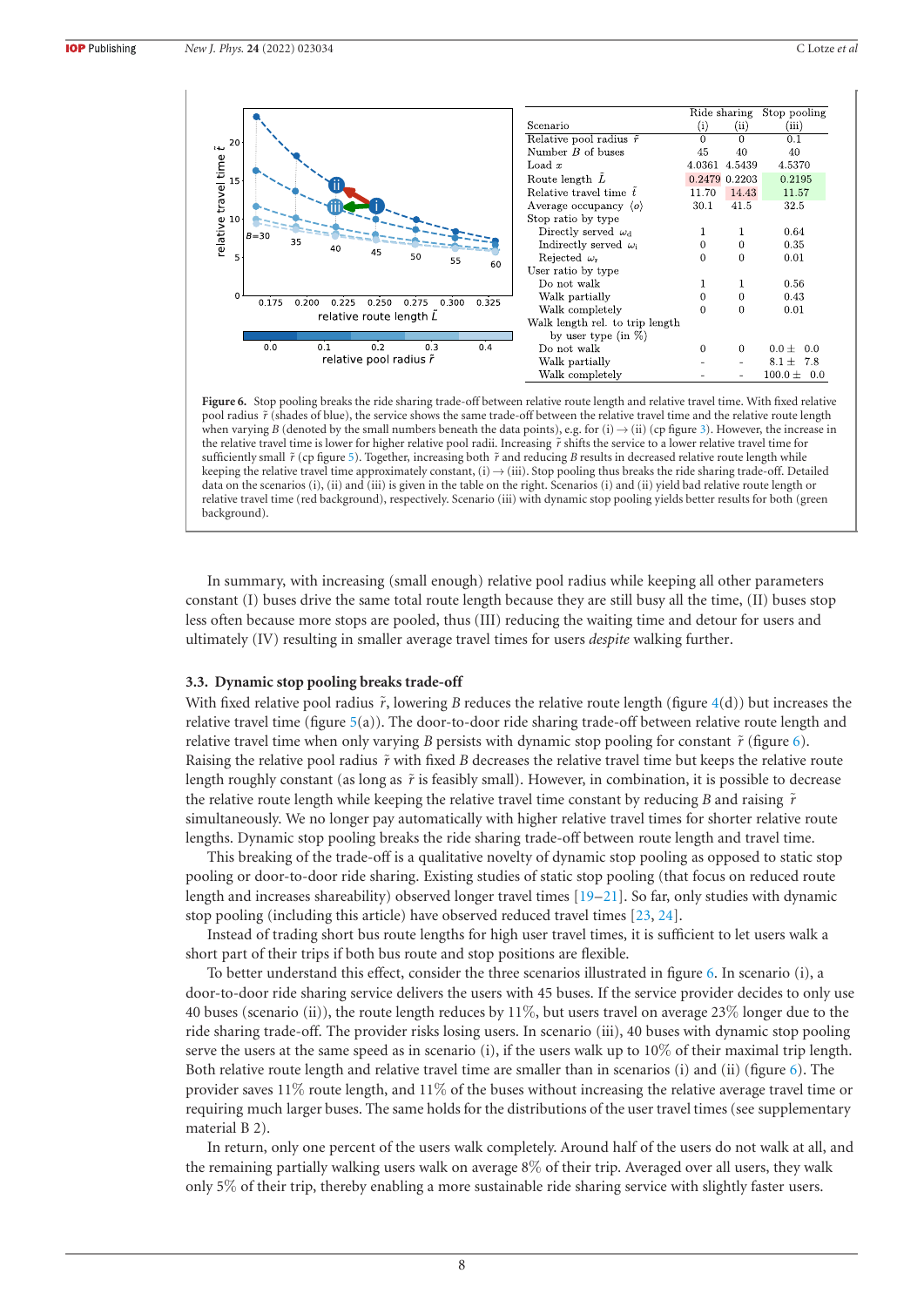## **4. Discussion**

The simple model introduced above captures fundamental spatio-temporal interaction of various agents of ride sharing systems with dynamic stop pooling. We systematically analyzed the collective system dynamics for varying pool radius *r* and number *B* of buses. Other parameters like the average bus velocity, the request rate and the average requested trip length are summarized in a system-wide load *x* (equation [\(8\)](#page-6-0)), cf also [\[12\]](#page-9-4). The results demonstrate that dynamic stop pooling may break the trade-off that is prevalent in door-to-door ride sharing systems between reducing relative bus route length and reducing relative user travel time (figure [6](#page-7-0) and section [3.1\)](#page-4-1).

Dynamic stop pooling increases ride sharing efficiency by reducing the number of directly served stops (section [3.2.1\)](#page-4-2). It thereby avoids many small door-to-door detours and decreases the occupancy of the buses if some users walk a short distance to a dynamically determined stop, in contrast to static stop pooling where every user would have to walk to a prescribed stop. Dynamic stop pooling thereby decreases the relative travel time (section [3.2.3\)](#page-6-2) while keeping the relative route length constant (section [3.2.2\)](#page-5-2)—a novel quality for ride sharing systems (section [3.3\)](#page-7-1). As a consequence, upon increasing the maximum walk distance of dynamic stop pooling, a smaller number of buses may serve the same number of requests without longer travel times and without needing larger buses (section [3.3\)](#page-7-1). Dynamic stop pooling may thus help to make ride sharing ecologically more sustainable by reducing the number of buses, resulting in lower energy consumption and emissions, without negatively impacting flexibility, service quality and travel times.

The general mechanism of breaking the ride sharing trade-off relies on the interplay of two general conditions: first, dynamic stop pooling is only possible in the ride sharing regime,  $x > 1$ , where buses do not serve all users one after another, because (in a given time) the sum of the trip length of all users is larger than the distance that the buses are able to drive. Thus, multiple users share a bus, which allows to pool their stops. Since stops close to each other (in space and time) may be pooled, dynamic stop pooling becomes more efficient for higher loads *x* (i.e. for fewer buses or higher request rate) with many stops per bus, whereas the influence of dynamic stop pooling vanishes for small loads *x* with few stops per bus.

Second, to neutralize the increase in the travel time with reducing *B* (negative effect of the trade-off) the travel time needs to decrease enough with ˜*r*. The travel time only decreases for small enough ˜*r* and up to some minimal value for each *B*. If reducing *B* too much, even the maximal decrease of the travel time for optimal ˜*r* might not neutralize the increase in the travel time due to reduction of *B* completely. For instance when reducing *B* in the above example from 60 to 30, which would half the relative route length, however much increasing  $\tilde{r}$  will yield a higher travel time (all  $\tilde{t}$  with  $B = 30$  are higher than  $\tilde{t}$  with  $B = 60$  and  $\tilde{r}$  = 0, cp figure [5\)](#page-6-1). Dynamic stop pooling is unable to completely neutralize this high decrease in *B* and only buffers it. But for small reduction in *B*, we can observe a shorter route length (due to *B* reduction) without longer travel time when increasing  $\tilde{r}$ . The same effect could be observed if a shorter route length compensates an increasing travel time (cp [\[23,](#page-9-13) [24\]](#page-10-0)). This condition is typically fulfilled for small pool radii where the service avoids small door-to-door detours without rejecting a large fraction of users due to additional benefits to the remaining users (see supplementary material C). High pool radii are not feasible since most users walk, increasing their travel time, and almost no served stops remain to be pooled.

These arguments hold under more general conditions than those studied in our simplified model. First of all, different assignment algorithms and different delay or capacity constraints may reduce the options to pool stops. Similarly, walking may not be possible for all users. While these aspects may limit the overall potential of dynamic stop pooling, it does not affect the qualitative mechanisms described above. Moreover, additional aspects including substantial stopping times, deceleration and acceleration, and the influence of traffic density on lane-switching, overall vehicle velocity and stopping times may even increase the benefits of stop pooling in terms of added comfort and security. (For a more detailed discussion of the robustness, see supplementary material D.)

Our simple model setting may represent real world urban centers with high request densities at highly frequented locations although the continuous space strongly reduces the overlap of requested trips resulting in high relative travel times (see supplementary material section B 1). Equating the length and time scales in our model to typical conditions in Manhattan with a total area of 59 km<sup>2</sup> (8 km per length unit) and average velocity 10 km h<sup>-1</sup> [\[33\]](#page-10-8), the simulated request rate corresponds to 11.25 requests per minute or less than 5% of the typical taxi request rate in Manhattan (approximately 400 000 daily [\[10\]](#page-9-2)). Already for such a small fraction of requests and number of buses—chosen for the sake of computational feasibility—dynamic stop pooling may break the ride sharing trade-off. Furthermore, our results remain robust for larger request rates and numbers of buses. Indeed, sharing rides and pooling stops becomes even easier resulting in shorter relative travel times for comparable loads and similar relative savings from stop pooling (see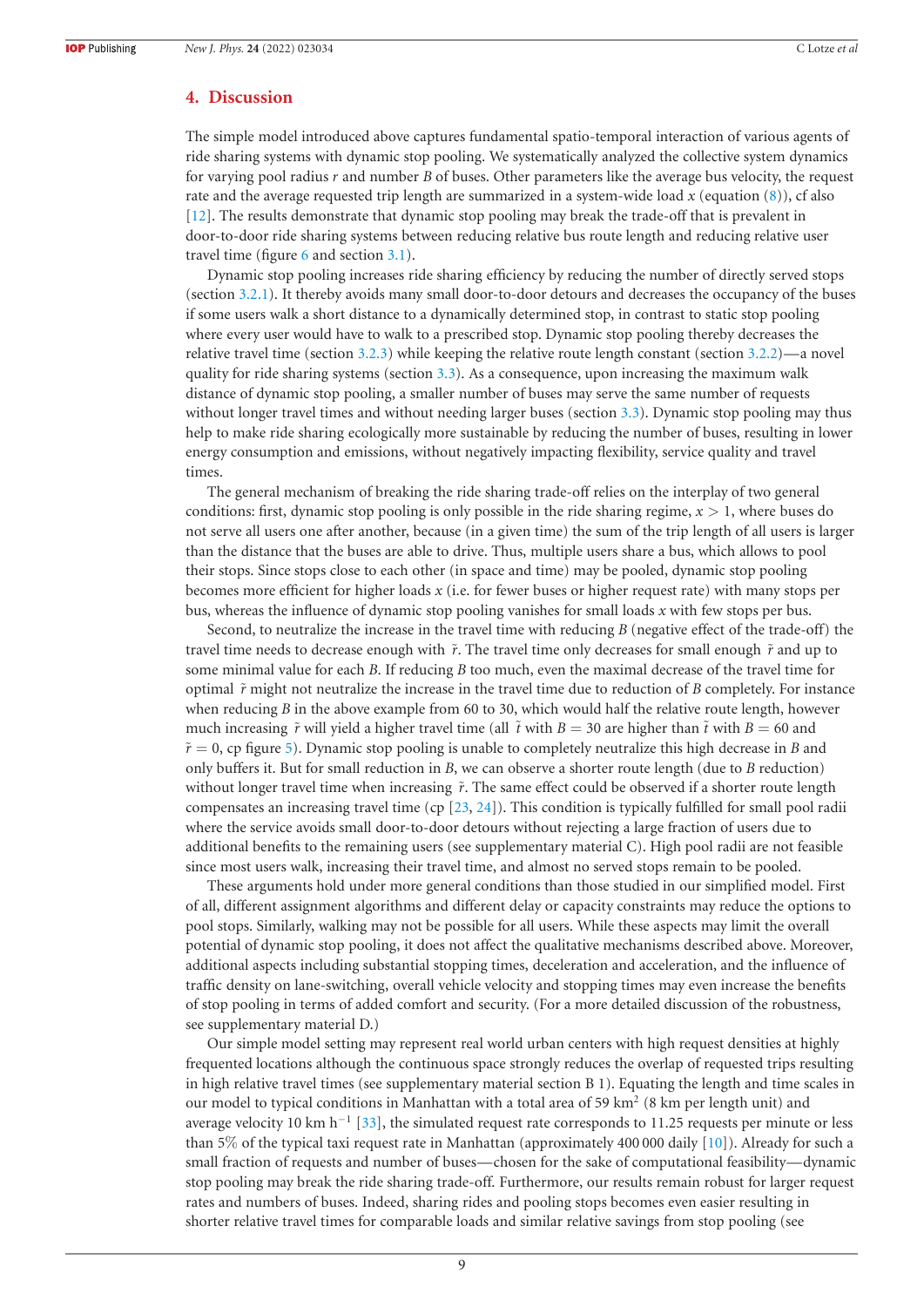supplementary material D for supporting simulations). Moreover, we find the same qualitative result even if rejected users drive individually instead of walk (see also supplementary material D).

Overall, we have identified the joint *dynamic* interaction of walking, routing buses, and dynamically pooling stops as the core mechanism to break the ride sharing trade-off. Better understanding the influence of dynamic stop pooling and the underlying mechanisms may thus help to enable simultaneously more sustainable and more flexible shared mobility.

## **Acknowledgments**

The authors thank Verena Krall, Felix Jung and all members of Chair for Network Dynamics for valuable discussions. This work was partially supported by the Volkswagen Foundation under Grant No. 99720. CL acknowledges support from the German Federal Environmental Foundation (Deutsche Bundesstiftung Umwelt). The authors are grateful to the Centre for Information Services and High Performance Computing (ZIH) TU Dresden for providing facilities for high throughput calculations.

## **Conflict of Interest**

The authors declare no conflicts of interest.

## **Data availability statement**

The data that support the findings of this study are available upon reasonable request from the authors.

## **ORCID iDs**

Charlotte Lotze <https://orcid.org/0000-0002-4275-5511> Philip Marszal D<https://orcid.org/0000-0003-0040-3347> Malte Schröd[er](https://orcid.org/0000-0002-5956-3137) <https://orcid.org/0000-0001-8756-9918> Marc Timme <https://orcid.org/0000-0002-5956-3137>

## **References**

- <span id="page-9-0"></span>[1] Mahan G D 2013 *Many-particle Physics* (Luxembourg: SSBM)
- [2] Kwapień J and Drożdż S 2012 Physical approach to complex systems *Phys. Rep.* [515](https://doi.org/10.1016/j.physrep.2012.01.007) [115–226](https://doi.org/10.1016/j.physrep.2012.01.007)
- [3] Holovatch Y, Kenna R and Thurner S 2017 Complex systems: physics beyond physics *Eur. J. Phys.* **[38](https://doi.org/10.1088/1361-6404/aa5a87)** [023002](https://doi.org/10.1088/1361-6404/aa5a87)
- [4] Newman M 2018 *Networks* (Oxford: Oxford University Press)
- [5] Strogatz S H 2001 Exploring complex networks *Nature* **[410](https://doi.org/10.1038/35065725)** [268–76](https://doi.org/10.1038/35065725)
- [6] Strogatz S H, Abrams D M, McRobie A, Eckhardt B and Ott E 2005 Crowd synchrony on the millennium bridge *Nature* **[438](https://doi.org/10.1038/438043a)** [43–4](https://doi.org/10.1038/438043a)
- [7] Makse H A, Havlin S and Stanley H E 1995 Modelling urban growth patterns *Nature* **[377](https://doi.org/10.1038/377608a0)** [608–12](https://doi.org/10.1038/377608a0)
- [8] De Domenico M *et al* 2013 Mathematical formulation of multilayer networks *Phys. Rev.* X **[3](https://doi.org/10.1103/physrevx.3.041022)** [041022](https://doi.org/10.1103/physrevx.3.041022)
- <span id="page-9-1"></span>[9] Wang W, Tang M, Eugene Stanley H and Braunstein L A 2017 Unification of theoretical approaches for epidemic spreading on complex networks *Rep. Prog. Phys.* **[80](https://doi.org/10.1088/1361-6633/aa5398)** [036603](https://doi.org/10.1088/1361-6633/aa5398)
- <span id="page-9-2"></span>[10] Santi P, Resta G, Szell M, Sobolevsky S, Strogatz S H and Ratti C 2014 Quantifying the benefits of vehicle pooling with shareability networks *Proc. Natl Acad. Sci. USA* **[111](https://doi.org/10.1073/pnas.1403657111)** [13290–4](https://doi.org/10.1073/pnas.1403657111)
- <span id="page-9-3"></span>[11] Tachet R, Sagarra O, Santi P, Resta G, Szell M, Strogatz S H and Ratti C 2017 Scaling law of urban ride sharing *Sci. Rep.* **[7](https://doi.org/10.1038/srep42868)** [42868](https://doi.org/10.1038/srep42868)
- <span id="page-9-4"></span>[12] Molkenthin N, Schröder M and Timme M 2020 Scaling laws of collective ride-sharing dynamics *Phys. Rev. Lett.* **[125](https://doi.org/10.1103/physrevlett.125.248302)** [248302](https://doi.org/10.1103/physrevlett.125.248302)
- <span id="page-9-5"></span>[13] Herminghaus S 2019 Mean field theory of demand responsive ride pooling systems *Transp. Res.* A **[119](https://doi.org/10.1016/j.tra.2018.10.028)** [15–28](https://doi.org/10.1016/j.tra.2018.10.028)
- <span id="page-9-6"></span>[14] Lenz B *et al* 2010 Mobilität in Deutschland 2008 *DLR-Forschungsbericht*
- <span id="page-9-7"></span>[15] Alonso-Mora J, Samaranayake S, Wallar A, Frazzoli E and Rus D 2017 On-demand high-capacity ride-sharing via dynamic trip-vehicle assignment *Proc. Natl Acad. Sci. USA* **[114](https://doi.org/10.1073/pnas.1611675114)** [462–7](https://doi.org/10.1073/pnas.1611675114)
- <span id="page-9-10"></span>[16] Ruch C, Lu C, Sieber L and Frazzoli E 2020 Quantifying the efficiency of ride sharing *IEEE Trans. Intell. Transp. Syst.* **[22](https://doi.org/10.1109/tits.2020.2990202)** [5811–6](https://doi.org/10.1109/tits.2020.2990202)
- <span id="page-9-8"></span>[17] Agatz N, Erera A, Savelsbergh M and Wang X 2012 Optimization for dynamic ride-sharing: a review *Eur. J. Oper. Res.* **[223](https://doi.org/10.1016/j.ejor.2012.05.028)** [295–303](https://doi.org/10.1016/j.ejor.2012.05.028)
- <span id="page-9-9"></span>[18] Cervero R 2000 *Informal Transport in the Developing World* (Nairobi: UN-HABITAT)
- <span id="page-9-11"></span>[19] Yao D, He S and Wang Z 2020 A new ride–sharing model incorporating the passengers' efforts *Nav. Res. Logist.* **[68](https://doi.org/10.1002/nav.21965)** [397–411](https://doi.org/10.1002/nav.21965)
- [20] Lin J, Sasidharan S, Ma S and Wolfson O 2016 A model of multimodal ridesharing and its analysis *17th IEEE Int. Conf. on Mobile Data Management (MDM)* vol 164–173 (Piscataway, NJ: IEEE)
- <span id="page-9-14"></span>[21] Ma S and Wolfson O 2013 Analysis and evaluation of the slugging form of ridesharing *Proc. of the 21st ACM SIGSPATIAL Int. Conf. on Advances in Geographic Information Systems—SIGSPATIAL'13* vol 64–73 ed C Knoblock, M Schneider, P Kröger, J Krumm and P Widmayer (New York: ACM)
- <span id="page-9-13"></span><span id="page-9-12"></span>[22] Stiglic M, Agatz N, Savelsbergh M and Gradisar M 2015 The benefits of meeting points in ride-sharing systems *Transp. Res.* B **[82](https://doi.org/10.1016/j.trb.2015.07.025)** [36–53](https://doi.org/10.1016/j.trb.2015.07.025)